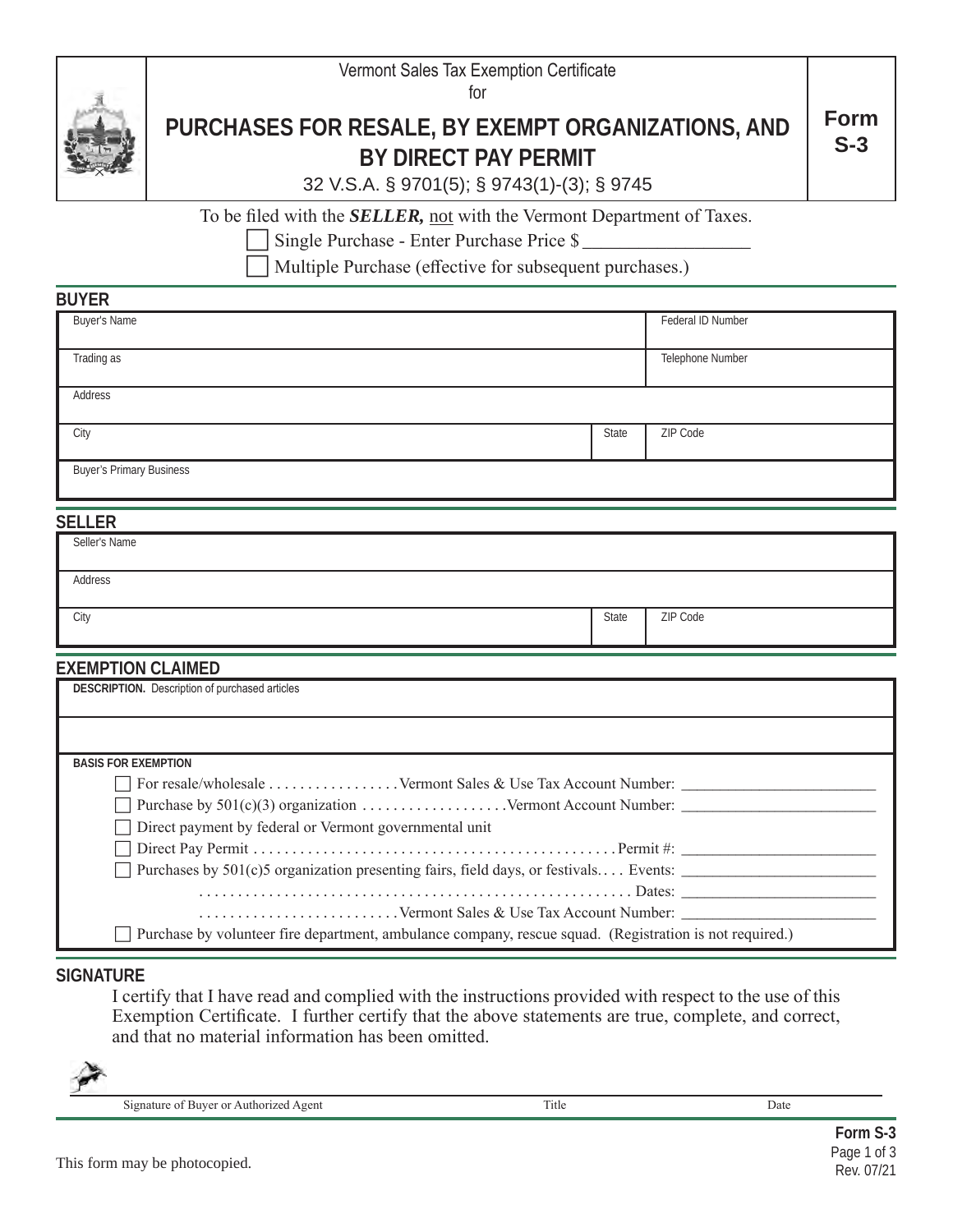# **FORM S-3 Instructions Vermont Sales Tax Exemption Certificate for Purchases for Resale, by Exempt Organizations, and by Direct Pay Permit**

## **This exemption certificate** *does not* **apply to contractors.**

## **General Information**

## **Please print in BLUE or BLACK ink only.**

This exemption certificate applies to the following:

- Purchase(s) of tangible personal property for the purpose of resale
- Purchase(s) by an organization which is designated as a  $501(c)(3)$  by the Internal Revenue Service, or agricultural organizations qualified for exempt status under  $\S$  501(c)(5) when presenting agricultural fairs, field days, or festivals
- Purchase(s) by a Federal or Vermont governmental unit (direct payment)
- Purchase(s) using a Direct Pay Permit
- Purchase(s) by a volunteer fire department, ambulance company, or rescue squad

**Please note:** Civic, social, recreational, and business league organizations are not 501(c)(3) organizations, and therefore cannot make exempt purchases.

## **Accepting an Exemption Certificate in "Good Faith"**

The buyer must present to the seller an accurate and properly executed exemption certificate for the exempted sale. The responsibility is on the seller to determine if the buyer is submitting the exemption certificate in "good faith." This requires the seller to be familiar with Vermont Sales and Use Tax law and regulations, including exemptions, that apply to the seller's business. If the buyer provides a certificate that is not valid, i.e., the item purchased does not qualify for the exemption, this is not in good faith and the seller should not accept the certificate. When the seller accepts the certificate in good faith, the seller is not liable for collecting and remitting Vermont Sales Tax.

An exemption certificate is received at the time of sale in good faith when all of the following conditions are met:

- The certificate contains no statement or entry which the seller knows, or has reason to know, is false or misleading.
- The certification is on an exemption form issued by the Vermont Department of Taxes or a form with substantially identical language.
- The certificate is signed, dated and complete (all applicable sections and fields completed).
- The property purchased is of a type ordinarily used for the stated purpose, or the exempt use is explained.